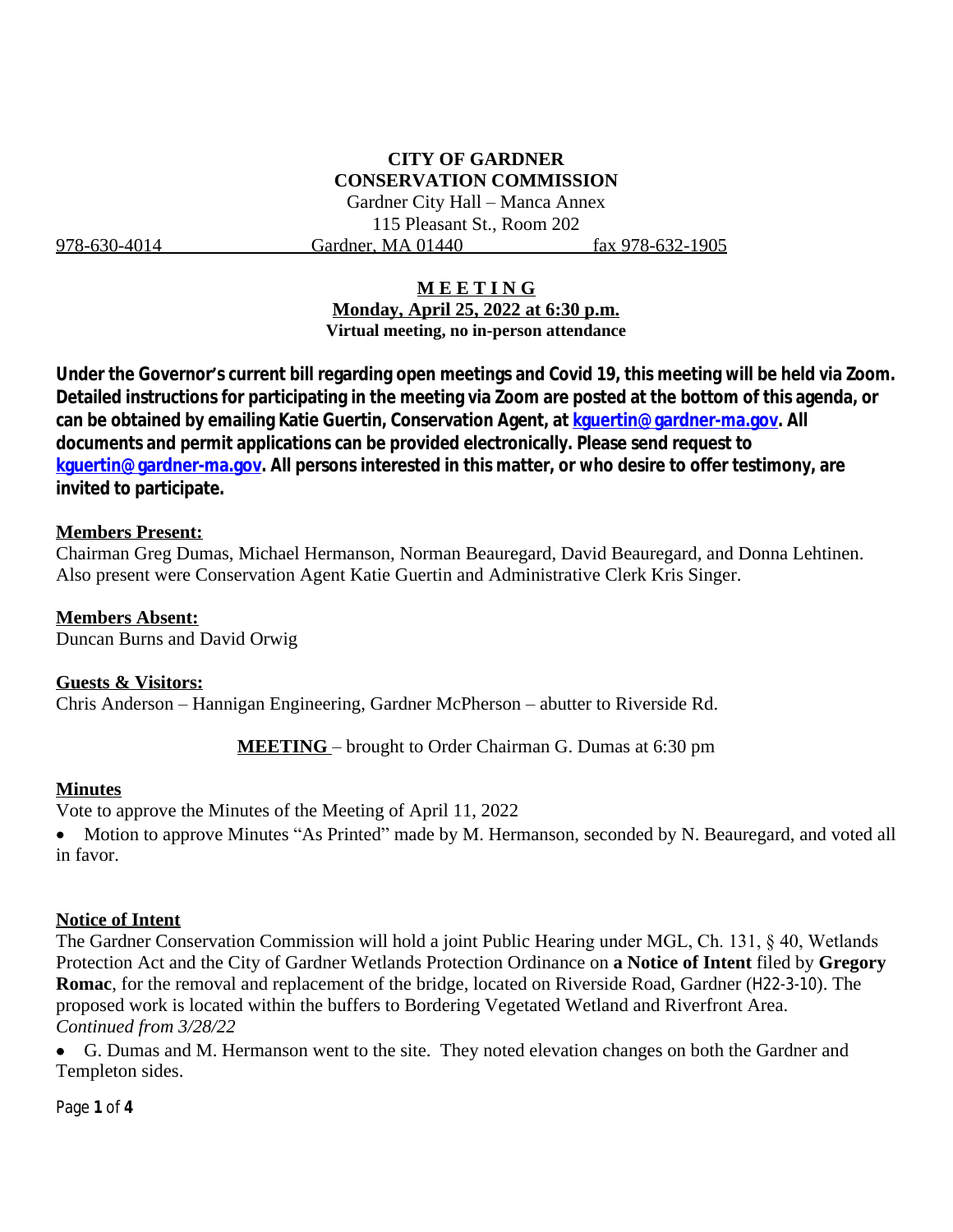- M. Hermanson stated that the goal is to avoid debris flowing into the river.
- G. Dumas noted that all changes asked for by the Commission were addressed.

 Chris Anderson from Hannigan Engineering noted that Templeton is instituting some erosion control. He also noted that on the Gardner side, there will be rip rap to help alleviate the sediment along the road.

 G. Dumas asked if the question of the weight that the bridge can handle had been answered. C. Anderson replied that McKenzie Engineering said that it would comply with Age 20 Highway loading, thus allowing for any trucks which will travel over it.

 M. Hermanson noted that the new bridge will be stored near by and pre-constructed for installation. He is concerned about the residents who live on the north side of the river as the bridge is their only access point. What is the timeframe for shutting down the bridge to install the new dock? C. Anderson replied that at minimum there should be one or two days of no access.

- G. Dumas asked if a Building Permit will be needed. C. Anderson responded yes, both from Templeton and from Gardner.
- K. Guertin surprisingly noted that there are no comments yet from the DEP.
- G. Dumas would like K. Guertin on site when the new bridge is installed.

 C. Anderson also mentioned that controls will be put into place in the river when heavy equipment is present.

A Motion to close the hearing was made by D. Beauregard, seconded by D. Lehtinen, and voted all in favor.

 A Motion to approve with the Standard Order of Conditions and with the Condition that K. Guertin will be notified prior to the installation of the bridge was made by N. Beauregard, seconded by D. Lehtinen, and voted all in favor.

 Gardner McPherson, an abutter to Riverside Rd, came onto the zoom meeting late, so G. Dumas gave a brief overview of what was discussed thus far.

# **New Business**

Emergency Certificate, Dunn Park

 K. Guertin advised that there is a sewer easement near the water. During recent heavy rains, there was danger of the sewer line flooding and leaching into the pond. She issued an emergency certificate to do the work to secure the sewer easement.

- G. Dumas mentioned that he's never known this to have happened in the past.
- K. Guertin also advised that a vote was not required by the Commission, just signatures to ratify the certificate. The certificate is only in effect for 30 days, and the work is already completed.

## Trail Cam

 G. Dumas obtained their trail cam and suggests putting it at the overlook on Leo Dr as he's seen campfires there. He would also like to obtain costs to buy a couple more cameras.

## New School site visit

G. Dumas reminded the Commission of their upcoming site visit at the new school.

## Future Zoom Meetings

 G. Dumas advised the Commission that they can still have meetings over zoom until July, 2022. He also confirmed that they can conduct the meetings via Zoom after July as long as there is a quorum of Members at

Page **2** of **4**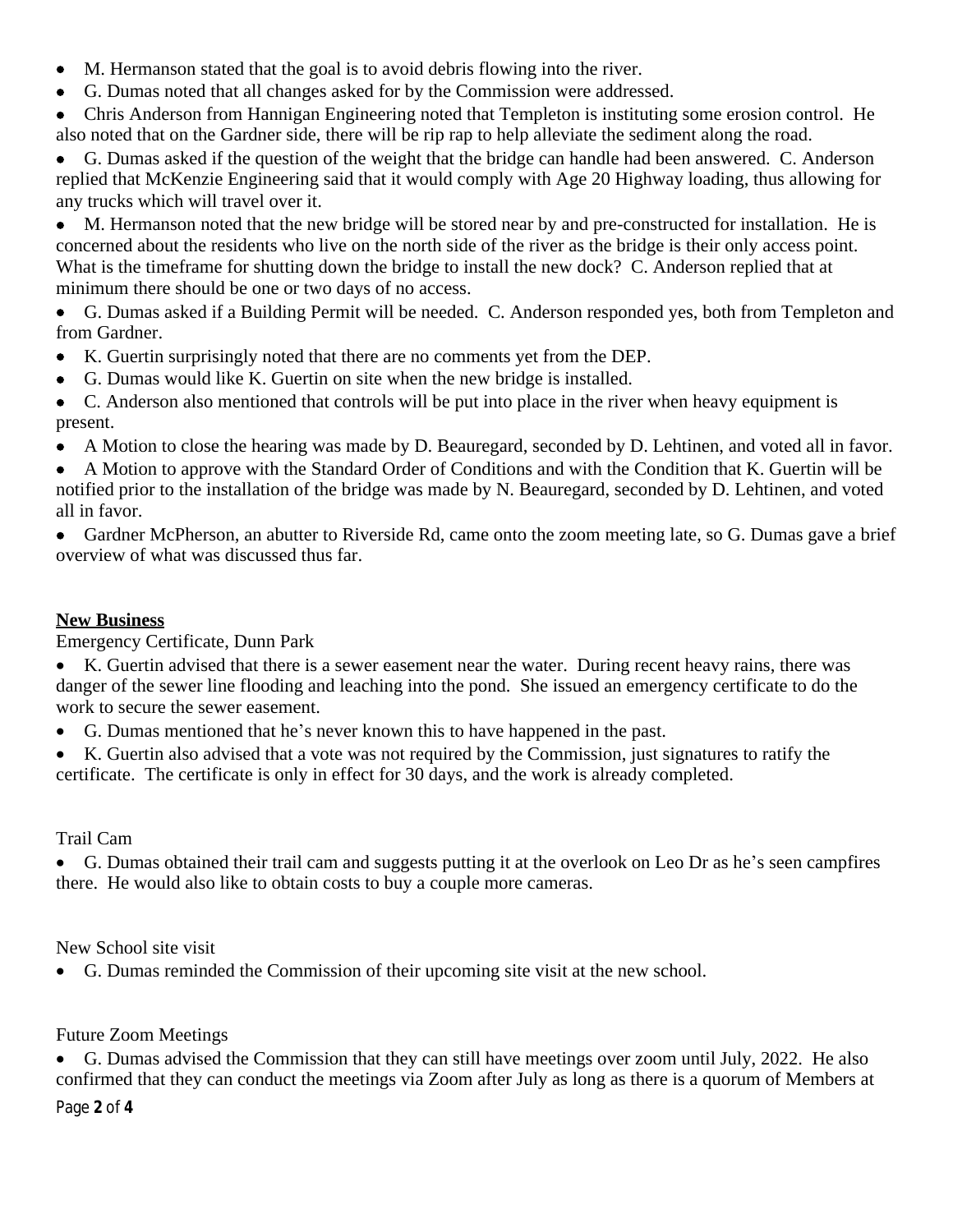City Hall. M. Hermanson mentioned that he heard that a Bill may be going through at the State level to make Zoom meetings allowed indefinitely.

Rte 140, near the college

 N. Beauregard noticed that the DPW is getting ready to pave on Route 140, near the college. Did the DPW approached the Commission regarding this work? K. Guertin believes that since there is no expansion of the road, the paving may not trigger the Commission's involvement. She will look into it, though.

Pearly Brook

 G. Dumas noted that there are camps and evidence of campfires again at Pearly Brook. He would like the police to investigate.

Parking Lot at Elks Club

 G. Dumas asked about this project, and K. Guertin advised that she expects them to come before the Commission soon. As she understands it, they will not be paving, but using just gravel.

Union St

 G. Dumas mentioned that he noticed approximately 10 rotting cars in the wetlands off Union St. He was unsure of the address, but K. Guertin will look into it and send a letter to the property owner.

### **Upcoming Meetings**

May 9

**6:57 pm** A motion to adjourn was made by H. Hermanson. The motion was seconded by D. Lehtinen, and voted unanimously, all in favor.

*NOTICE: These Agenda items consist of items that are reasonably anticipated by the Chair to be discussed at the meeting and are specifically allowed to be discussed at the meeting. Not all items listed may in fact be discussed and other items not listed may also be brought up for discussion to the extent permitted by law.*

Katie Guertin is inviting you to a scheduled Zoom meeting.

Topic: Gardner Conservation Commission Time: Apr 25, 2022 06:30 PM Eastern Time (US and Canada)

Join Zoom Meeting https://us06web.zoom.us/j/82492509577?pwd=SUE1VHNVUmk1QStRSG9ZWjlnRm8xQT09

Meeting ID: 824 9250 9577 Passcode: 929165

Page **3** of **4**